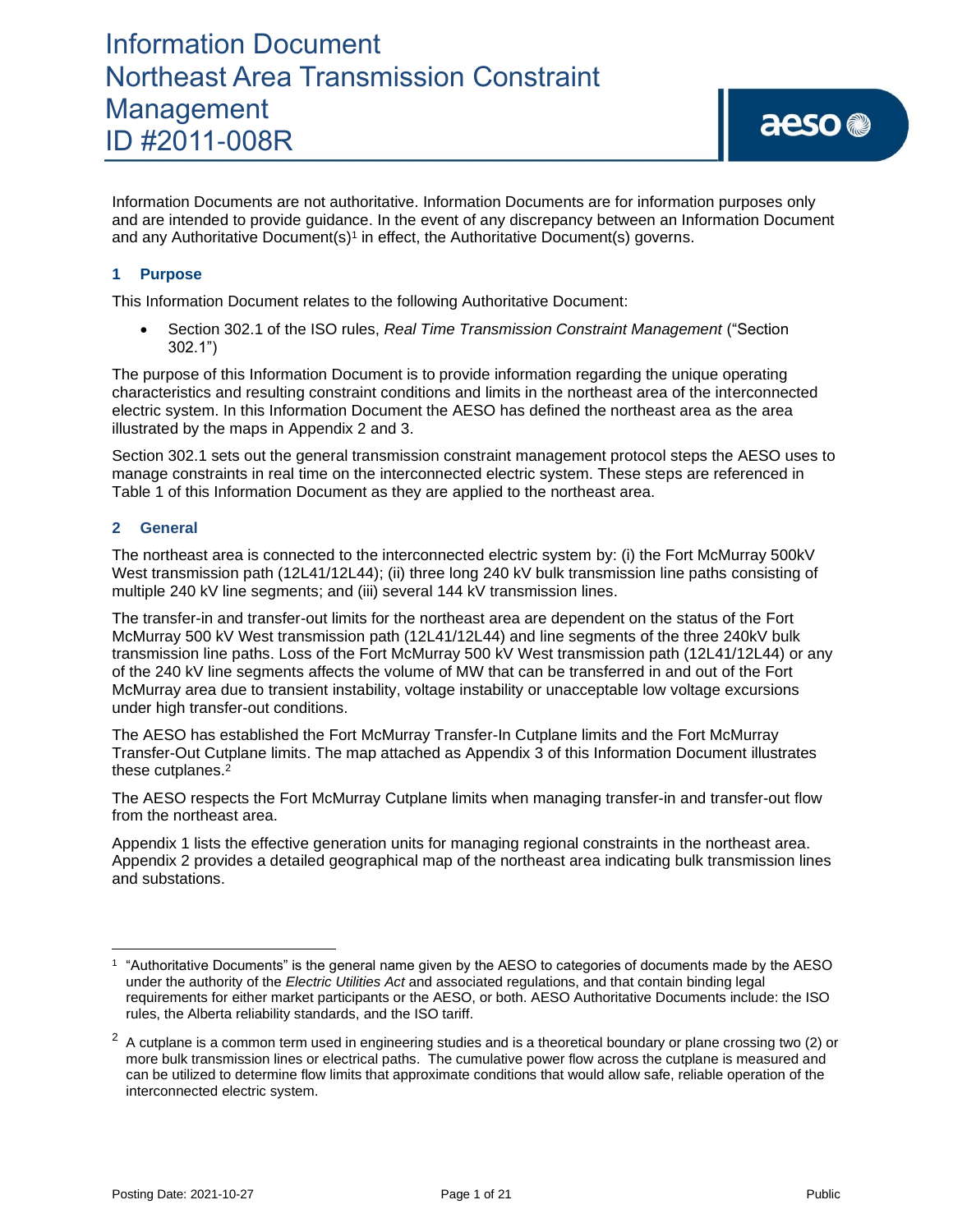### **3 Constraint Conditions and Limits**

When managing a transmission constraint in the Fort McMurray area, the AESO ensures that bulk transmission line flows out of the area are managed in accordance with bulk transmission line ratings established by the legal owner of the transmission facility to protect transmission facilities and ensure the continued reliable operation of the interconnected electric system.

### **3.1** *Non-Studied Constraints and Limits*

For system conditions that have not been pre-studied, the AESO uses energy management system tools and dynamic stability tools to assess system operating limits in real time.

#### **3.2** *Studied* **Constraints** *and Limits*

The AESO establishes cutplane limits to avoid transient instability or voltage violations or thermal violations in the event of certain contingencies.

### *Fort McMurray Transfer-Out Cutplane Limits*

Fort McMurray Transfer-Out cutplane power flow is calculated at specific substations in the northeast area as the total of outflow on:

9L74 @ 888S Dover; plus

9L07 @ 951S Thickwood; plus

9L23 @ 848S Ruth Lake; plus

9L84 @ 934S Black Fly; plus

848S Ruth Lake transformers 901T and 902T; plus

12L44 @ 951S Thickwood

The specific contingency and the corresponding transfer-out limits are provided in Appendix 4: Table 1, Table 2, and Table 3 Fort McMurray Transfer-Out Cutplane tables.

#### *Fort McMurray Transfer-In Cutplane Limits*

The Fort McMurray Transfer-In cutplane power flow is calculated at specific substations in the northeast area and is calculated as the total of inflow on:

9L10 @ 939S Livock; plus

1117L @ 167S Ipiatik Lake; plus

9L47 @ 852S Round Hill; plus

9L930 @ 72S Leismer; plus

12L44 @ 951S Thickwood

The specific contingency and the corresponding transfer-in limits are provided in Appendix 4: Tables 4, Table 5, and Table 6 Fort McMurray Transfer-In Cutplane tables .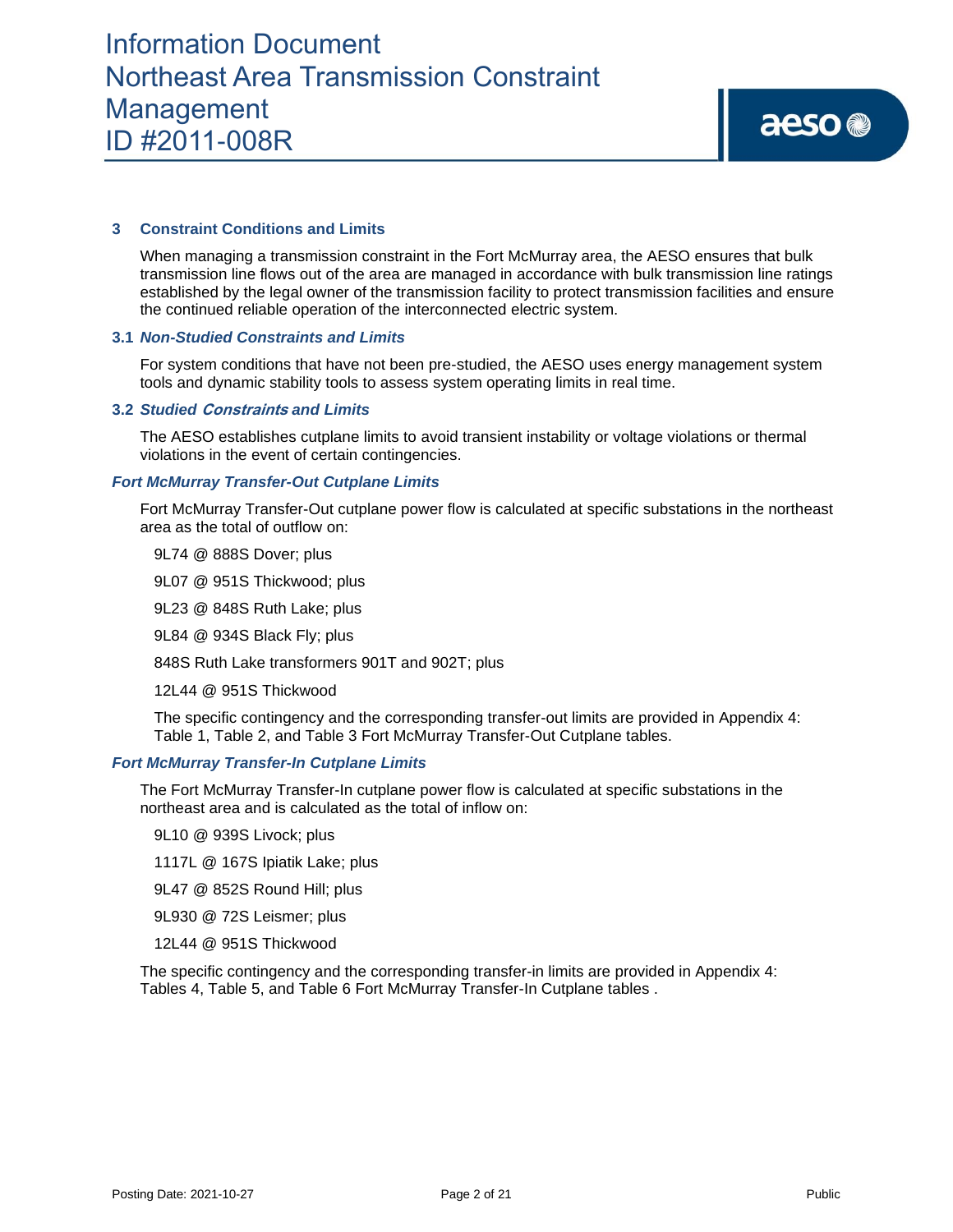### **4 Transmission Constraint Management**

The AESO manages transmission constraints in all areas of the interconnected electric system in accordance with the provisions of Section 302.1. However, not all of those provisions are effective in the Fort McMurray area due to certain operating conditions that exist in that area. This Information Document describes the application of the general provisions of Section 302.1 to the Fort McMurray area, and the additional clarifying steps required to effectively manage transmission constraints in that area.

The protocol steps which are effective in managing transmission constraints in the northeast area are outlined in Table 1 below, followed by additional steps which may be required.

| Section 302.1 of the ISO rules,<br>subsection 2(1) protocol steps                                                         | Applicable to<br>manage Fort<br>McMurray<br>cutplane inflow? | Applicable<br>manage Fort<br>McMurray<br>cutplane outflow? |
|---------------------------------------------------------------------------------------------------------------------------|--------------------------------------------------------------|------------------------------------------------------------|
| (a) Determine effective pool<br>assets                                                                                    | Yes                                                          | Yes                                                        |
| (b) Ensure maximum capability<br>not exceeded                                                                             | <b>No</b>                                                    | Yes                                                        |
| (c) Curtail effective downstream<br>constraint side export service and<br>upstream constraint side import<br>service      | <b>No</b>                                                    | No                                                         |
| (d) Curtail effective demand<br>opportunity service on the<br>downstream constraint side                                  | <b>No</b>                                                    | <b>No</b>                                                  |
| (e)(i) Issue a dispatch for effective<br>contracted transmission must-run                                                 | No                                                           | No                                                         |
| (e)(ii) Issue a directive for effective<br>non-contracted transmission<br>must-run                                        | No <sup>3</sup>                                              | No                                                         |
| (f) Curtail effective pool assets in<br>reverse energy market merit order<br>followed by pro-rata curtailment             | No                                                           | Yes                                                        |
| (g) Curtail effective loads with bids<br>in reverse energy market merit<br>order followed by pro-rata load<br>curtailment | Yes                                                          | No                                                         |

### **Table 1 – Transmission Constraint Management Sequential Procedures for Northeast Area**

Posting Date: 2021-10-27 Page 3 of 21 Public Public Public Public Public Public Public Public Public Public Public Public Public Public Public Public Public Public Public Public Public Public Public Public Public Public Pu

 $3$  An exception would be if the inflow limit does not allow for non-industrial system designation firm load to be served.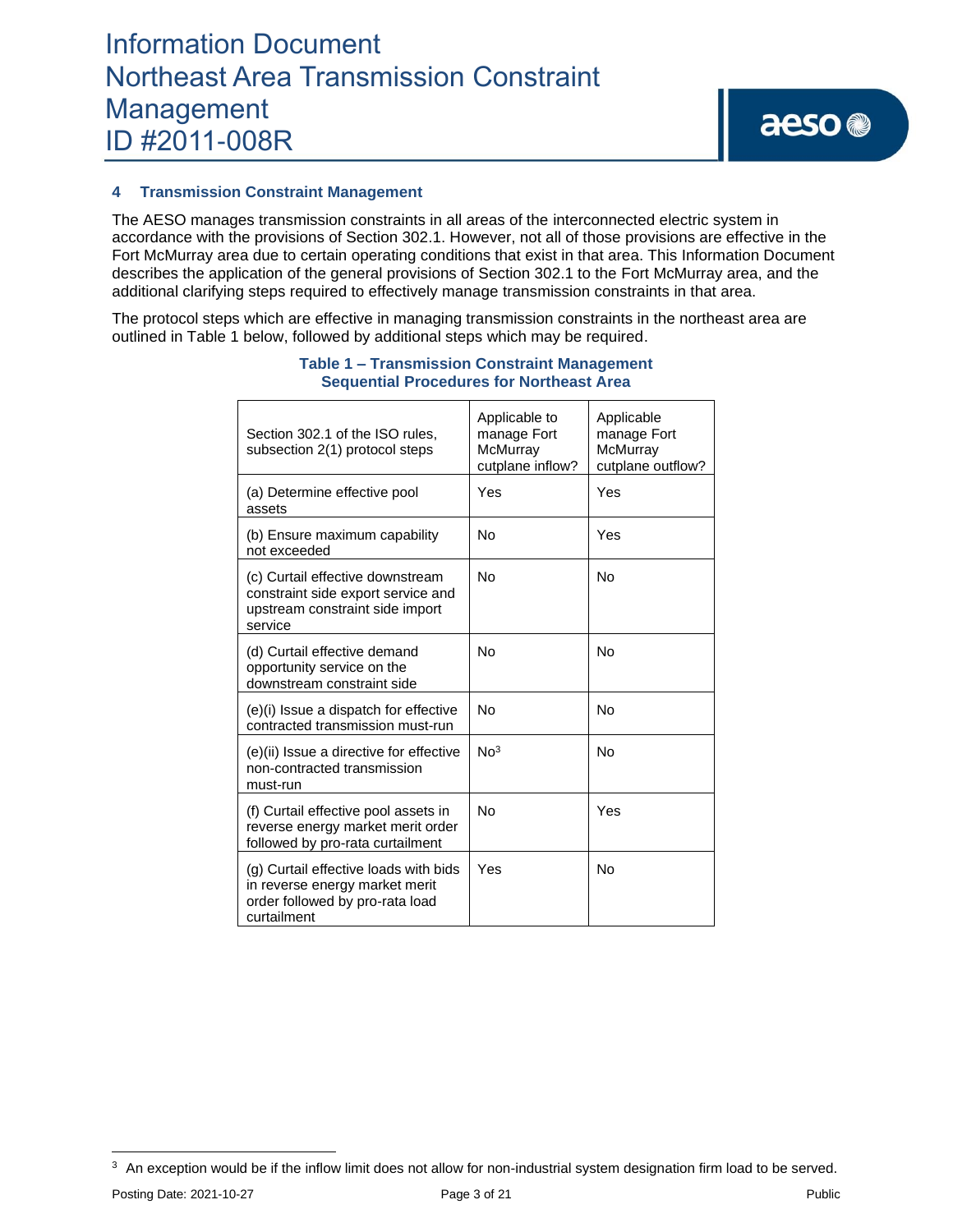## *Applicable Protocol Steps*

The first step in managing constraints in any area is to identify those generating units effective in managing a constraint. All of the generating units and loads operating in the Fort McMurray area are indicated in the single line diagram in Appendix 3 and the generating units effective in managing a transmission constraint in the Fort McMurray area are identified in Appendix 1.

### Step (a)

The Fort McMurray Transfer-In cutplane is managed by curtailing effective downstream load for inflow constraints. The Fort McMurray Transfer-Out cutplane has effective generation pool assets which are identified in Appendix 1.

### Step (b)

Curtailing generation pool assets to their maximum capability is not effective for the Fort McMurray import constraints, but it is effective for Fort McMurray export outflow constraints and is used when a Fort McMurray export constraint occurs.

### Step (c)

There are no interties within the northeast area and southern Alberta import and export flows on the system are not effective in managing a transmission constraint.

### Step (d)

Curtailing effective demand opportunity service on the downstream constraint side is not effective in managing transmission constraints in the Fort McMurray area since there is no demand opportunity service.

### Steps (e)(i) and (ii)

There are no transmission must-run contracts in the northeast area and transmission must-run is not effective in managing a transmission constraint in the northeast area.<sup>4</sup>

### Step (f)

To address a long-term constraint, curtailing effective generating units using the reverse merit order followed by pro-rata curtailment is only effective when outflow limits are exceeded for Fort McMurray Transfer-Out Cutplane limit. A short term constraint is considered to include the hour the constraint occurred, plus the following two hours, when the reverse merit order is utilized. For long-term constraints, the pro-rata curtailment of identified effective generation pool assets occurs.

## Step (g)

Curtailing load pool assets in reverse energy market merit order followed by pro-rata load curtailment of identified generation pool assets is the last step of the protocol and is used when inflow limits are exceeded for the Fort McMurray Transfer-In Cutplane or Fort McMurray Transfer-Out Cutplane. When pro-rata load curtailment is required, the AESO issues directives to effective direct connect industrial loads and to the northeast area legal owner of transmission facilities specifying the required pro-rata curtailment levels.

## **4 Project Updates**

As necessary, the AESO intends to provide information in this section about projects underway in the Fort McMurray area that are known to have an impact on the information contained in this Information Document.

<sup>&</sup>lt;sup>4</sup> In the unusual circumstance that the northeast area is being supported by a single path and the inflow is limited to an amount less than the non-industrial system designation firm load, the AESO may issue directives to effective generation pool assets to provide sufficient energy to meet such firm load.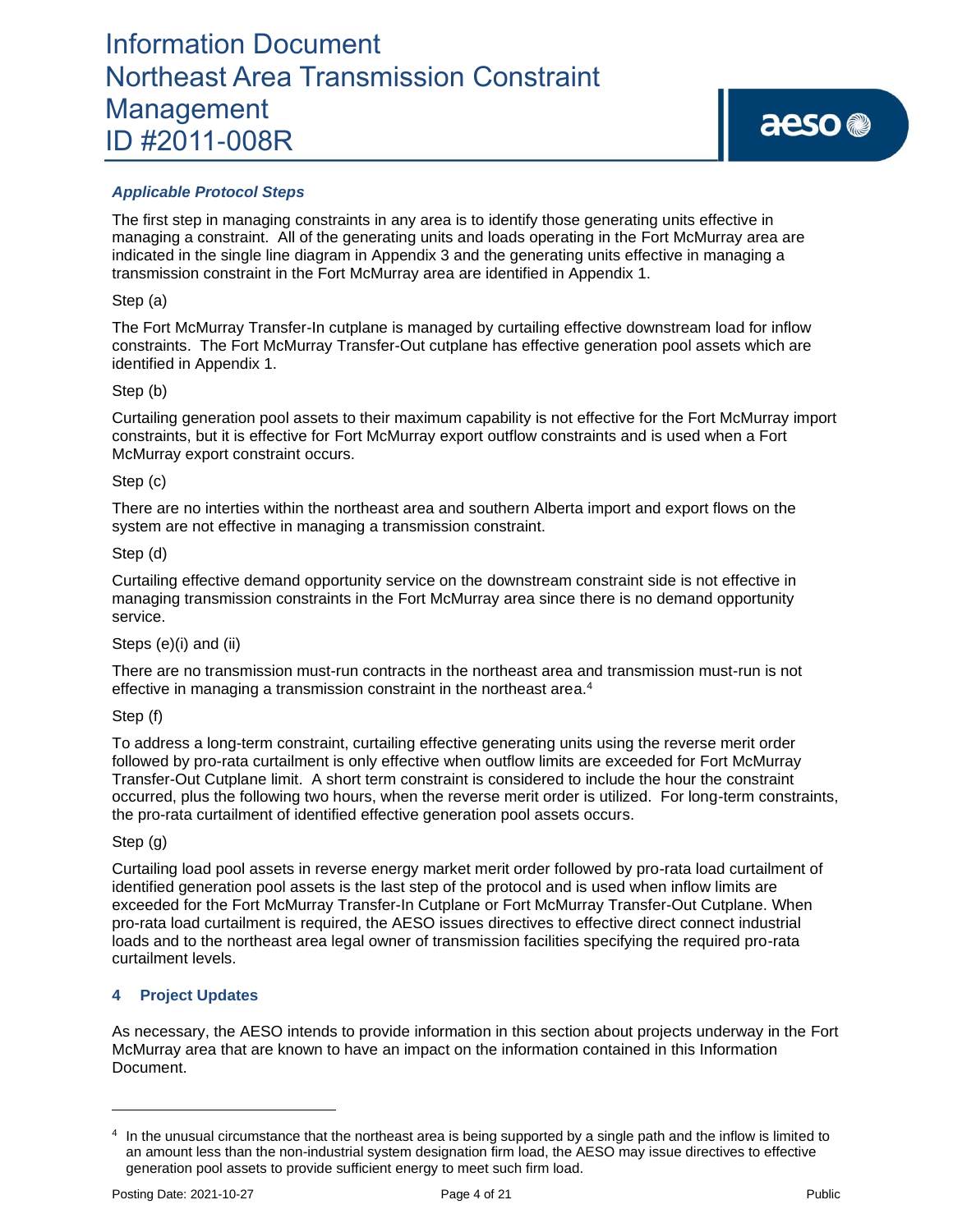## **5 Appendices**

Appendix 1 – *Effective Pool Assets*

Appendix 2 – *Geographical Map of the Northeast Area*

Appendix 3 – *Northeast Area Cutplanes: Transfer-In and Transfer-Out Single Line Diagram*

Appendix 4 – *Cutplane Transfer Limits for the Northeast Area*

### **Revision History**

| <b>Posting Date</b> | <b>Description of Changes</b>                                                                                                                                                                                                                                                                                                                                         |
|---------------------|-----------------------------------------------------------------------------------------------------------------------------------------------------------------------------------------------------------------------------------------------------------------------------------------------------------------------------------------------------------------------|
| 2021-10-27          | Amended Appendix 4 by revising Tables 1 through 3, the Fort<br>McMurray transfer-out cutplane limits, and Tables 4 through 6, the<br>Fort McMurray transfer-in cutplane limits                                                                                                                                                                                        |
| 2020-03-11          | Amended Section 3 Transfer-Out measuring point substations.                                                                                                                                                                                                                                                                                                           |
|                     | Amended Section 3 to include the Fort McMurray Transfer-<br>In/Transfer-Out constraints resulting from of the energization of the<br>Fort McMurray 500kV West Transmission Line.                                                                                                                                                                                      |
|                     | Updated Appendix 1 list of effective assets.                                                                                                                                                                                                                                                                                                                          |
| 2019-05-14          | Updated Appendix 2 and Appendix 3 maps.                                                                                                                                                                                                                                                                                                                               |
|                     | Amended Appendix 4: revised Tables 1 through 3 Fort McMurray<br>Transfer-Out Cutplane Limits and Tables 4 through 6 McMurray<br>Transfer-In Cutplane Limits to reflect constraints from energization<br>of the Fort McMurray 500kV West Transmission Line.                                                                                                            |
|                     | Administrative amendments.                                                                                                                                                                                                                                                                                                                                            |
| 2018-02-13          | Amended Appendix 4, Table 4 - N-0 Fort McMurray Export<br>Cutplane Transfer-out Limits.                                                                                                                                                                                                                                                                               |
| 2015-08-25          | With energization of Christina Lake 240 kV transmission<br>development, maps amended to include the new Ipiatik Lake 167S<br>substation and new line numbers 1116L and 1117L. Transfer-in<br>(import) cutplane limits in Appendix 4 have been revised. Table 5<br>revised to reflect that the Livock phase shifting transformer is not<br>applicable to table limits. |
| 2015-08-13          | Maps amended to include the new Dawes 2011S substation and<br>new line number 9L89. Also, transfer-out (export) cutplane limits<br>have been revised.                                                                                                                                                                                                                 |
| 2014-05-29          | Updated to remove Kinosis-Leismer Cutplane.                                                                                                                                                                                                                                                                                                                           |
| 2014-05-08          | Appendix 4 amended to reflect changes to the Kinosis-Leismer<br>Cutplane Transfer-in Limits. Section 2, Section 3.2, Appendix 2<br>and Table 4 amended to reflect a portion of 9L990 renamed to<br>9L45.                                                                                                                                                              |
| 2014-05-01          | Maps amended to include Kettle River 2049S substation, Bohn<br>931S substation and the 7L05 line.                                                                                                                                                                                                                                                                     |
| 2014-02-14          | Map amendments to include Engstrom 2060S substation and the<br>7L167 Line                                                                                                                                                                                                                                                                                             |
| 2013-12-11          | Updated to include map amendments, cutplane table<br>amendments, and minor drafting edits.                                                                                                                                                                                                                                                                            |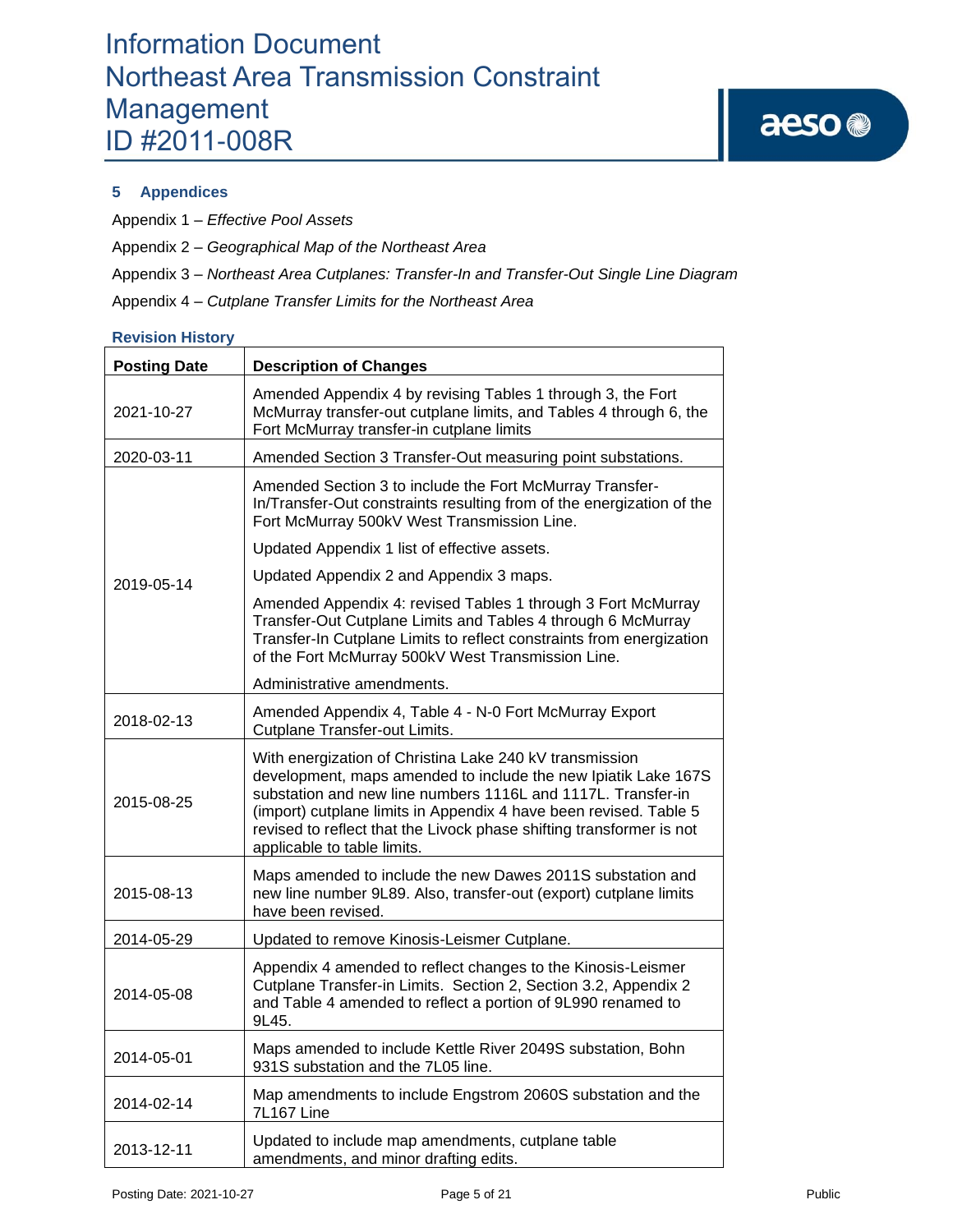# aeso<sup>®</sup>

| 2012-12-04 | Updated to include cutplane name changes, updated maps and<br>minor drafting edits.                                                       |
|------------|-------------------------------------------------------------------------------------------------------------------------------------------|
| 2012-09-13 | Updated to include minor drafting edits                                                                                                   |
| 2012-06-14 | Updated to include material content from existing Section 302.5 of<br>the ISO rules, Northeast Area Transmission Constraint<br>Management |
| 2011-06-30 | Initial Release                                                                                                                           |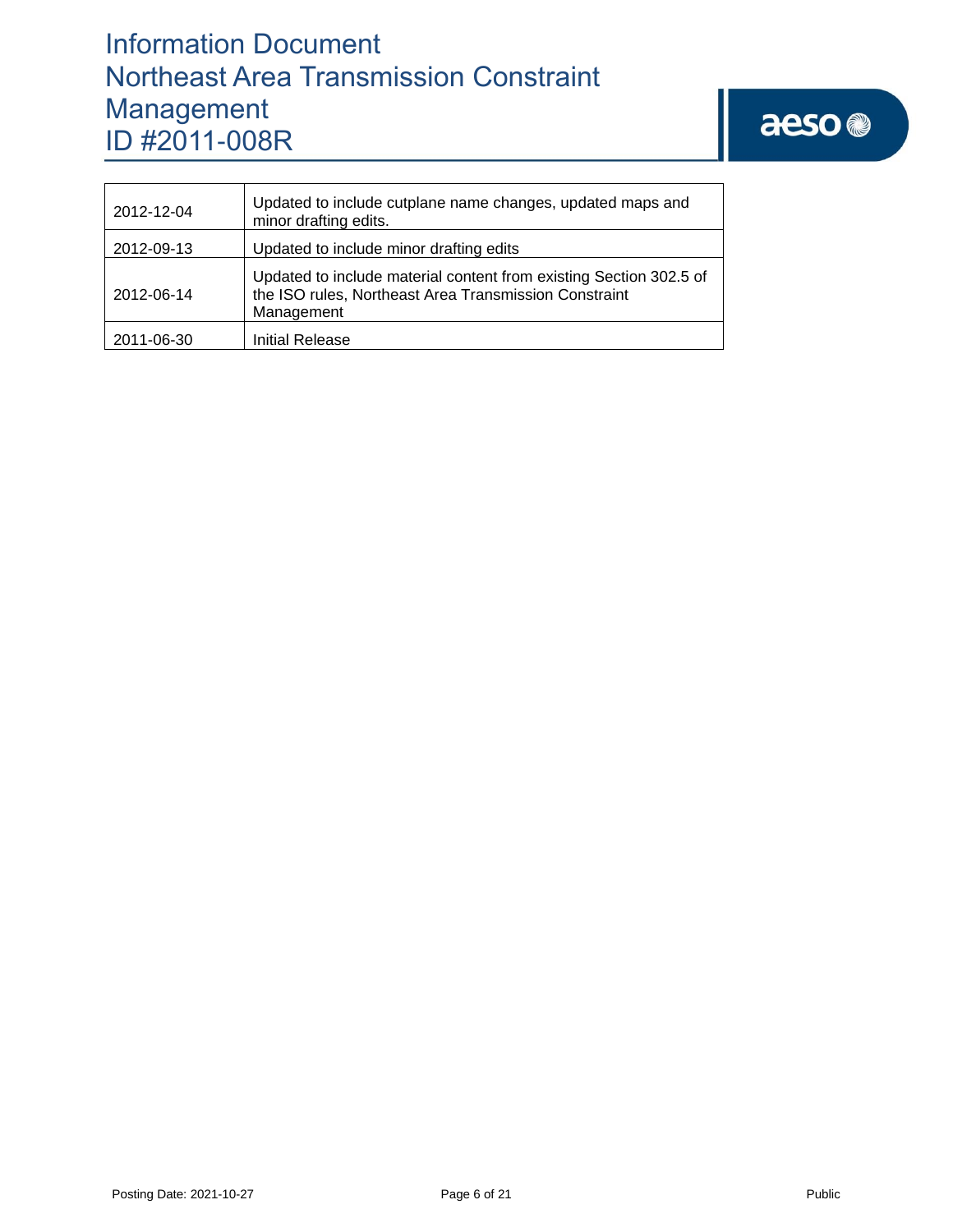### **Appendix 1 – Effective Pool Assets**

1. The effective pool assets for the Fort McMurray Transfer-Out Cutplane, listed alphabetically by their pool IDs, are:

CNR5 IOR5 MKR<sub>1</sub> **MKRC** SCL1 SCR1, SCR5, SCR6 FH1

The effective pool assets for the Fort McMurray Transfer-In Cutplane are:

Load – curtailed in accordance with the transmission facility owner load curtailment plan, if applicable.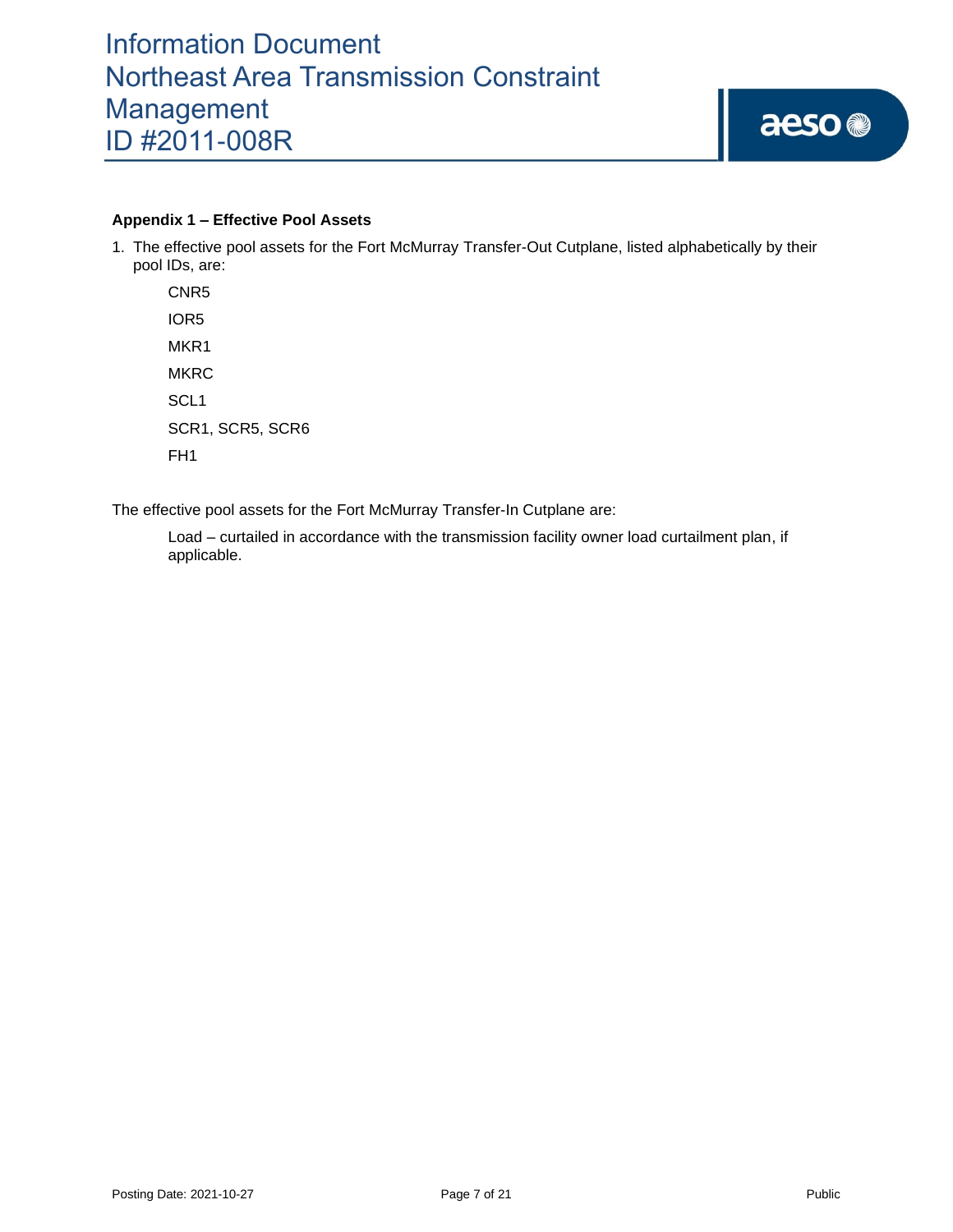# aeso<sup>®</sup>

# **Appendix 2 – Geographical Map of the Northeast Area**

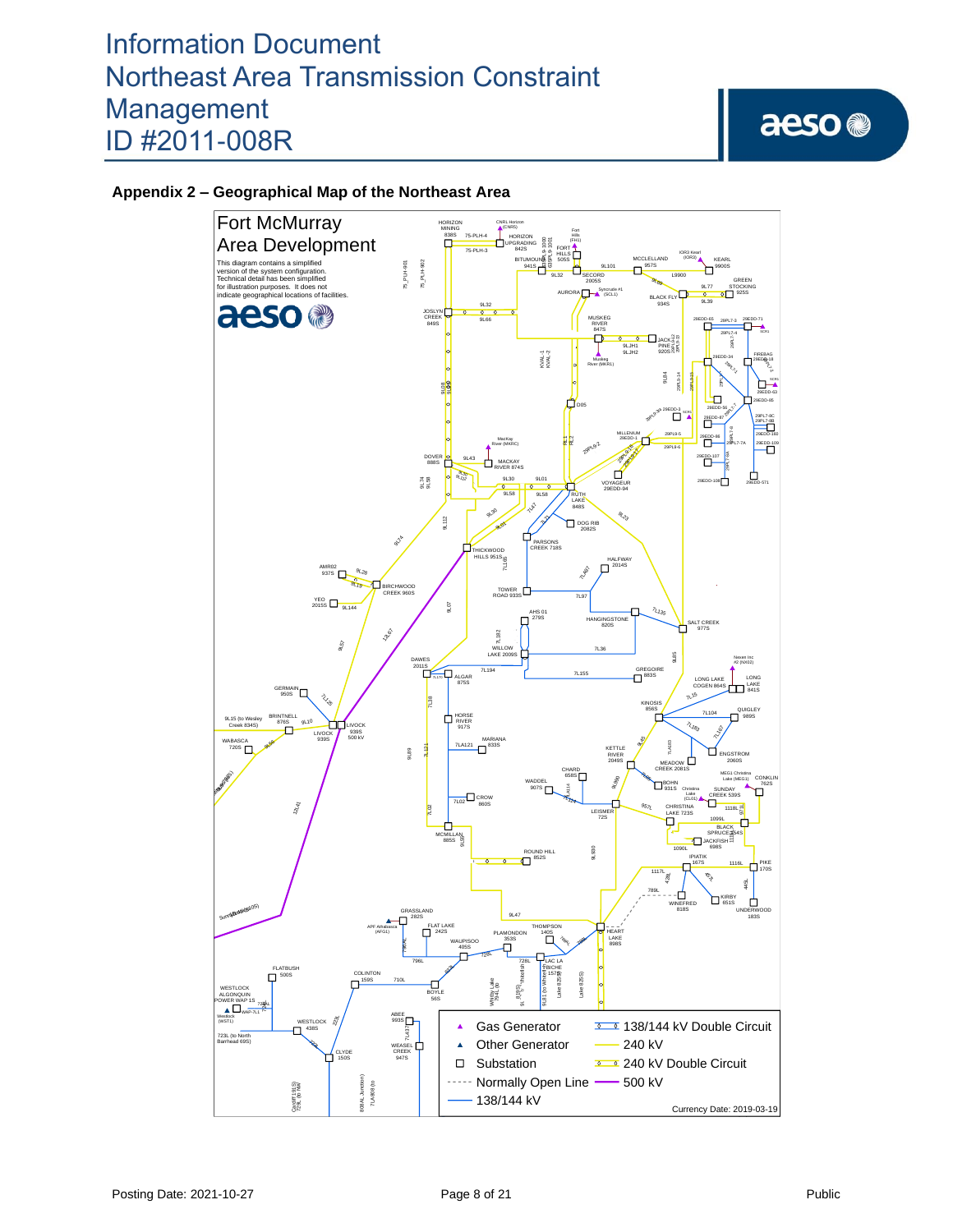

## **Appendix 3 – Northeast Area Cutplanes: Transfer-In and Transfer-Out Single Line Diagram**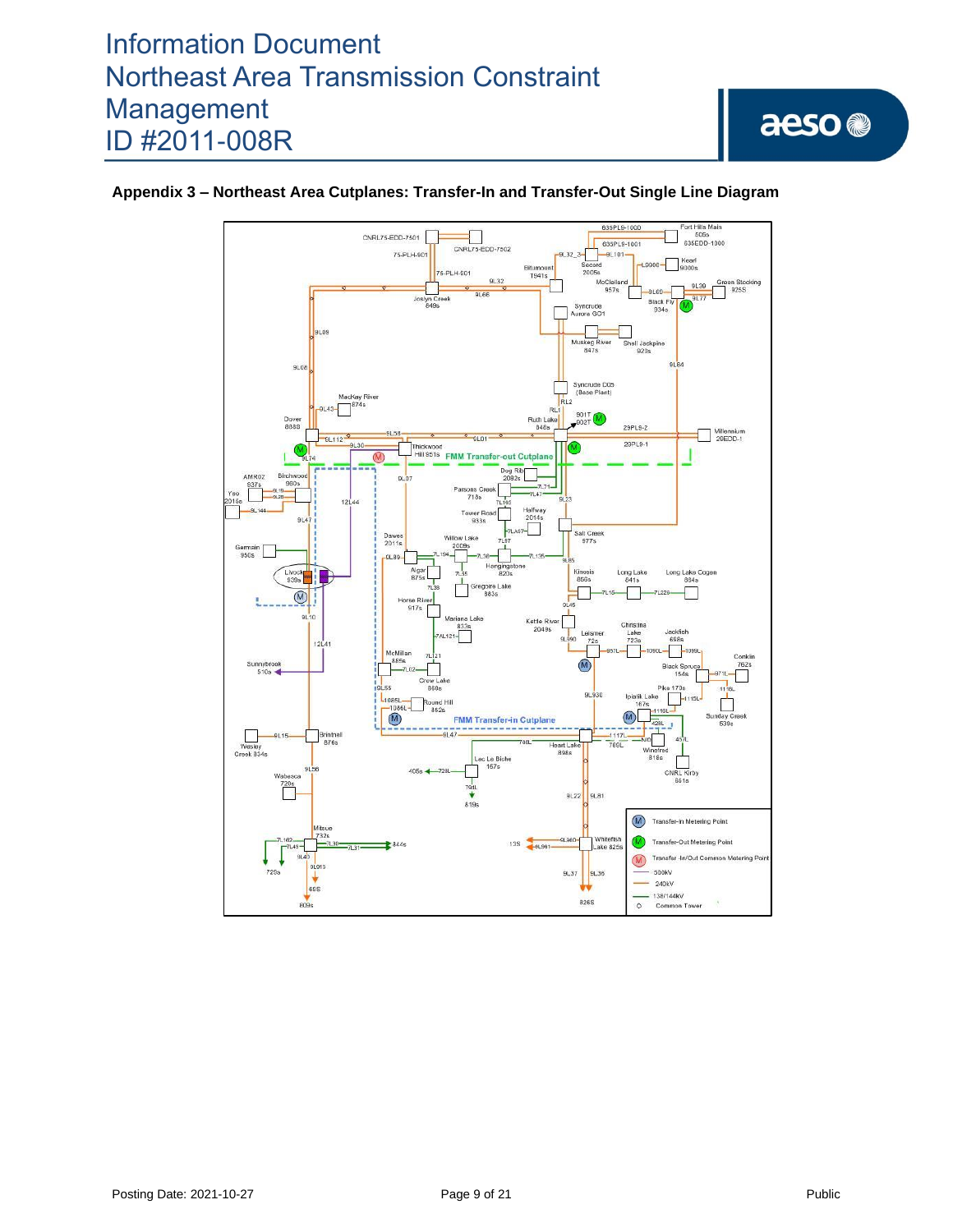## **Appendix 4 – Cutplane Transfer Limits for the Northeast Area**

Transient stability limits are not exceeded.

### **Table 1 - Fort McMurray Transfer-Out Cutplane Transient Limits**

| Outage                        | <b>Outage Element</b>                  | <b>Fort McMurray Export</b><br><b>Cutplane Transient</b><br><b>Stability Limit (MW)</b> | <b>Next</b><br><b>Contingency</b> |  |
|-------------------------------|----------------------------------------|-----------------------------------------------------------------------------------------|-----------------------------------|--|
| $N-0$<br><b>System Normal</b> | N/A                                    | 1390                                                                                    | 12L41                             |  |
|                               | Fort McMurray West 500 kV <sup>1</sup> | 900                                                                                     | 9L74                              |  |
|                               | 9L01                                   | 1250                                                                                    | 9L58                              |  |
|                               | 9L07                                   | 1240                                                                                    |                                   |  |
|                               | 9L08                                   | 1250                                                                                    |                                   |  |
|                               | 9L09                                   | 1250                                                                                    |                                   |  |
|                               | 9L10 or 939S Livock PST                | 950                                                                                     |                                   |  |
|                               | 9L15                                   | 1240                                                                                    | 12L41                             |  |
|                               | 9L22                                   | 1250                                                                                    |                                   |  |
|                               | 9L81                                   | 1250                                                                                    |                                   |  |
|                               | 9L23                                   | 1240                                                                                    |                                   |  |
|                               | 9L30                                   | 1250                                                                                    |                                   |  |
|                               | 9L32                                   | 1250                                                                                    | 9L101                             |  |
|                               | 9L45                                   | 1120                                                                                    | 12L41                             |  |
|                               | 9L47                                   | 1140                                                                                    |                                   |  |
| $N-1$                         | 9L55                                   | 1140                                                                                    |                                   |  |
|                               | 9L56                                   | 1160                                                                                    |                                   |  |
|                               | 9L57                                   | 930                                                                                     |                                   |  |
|                               | 9L58                                   | 1250                                                                                    | 9L01                              |  |
|                               | 9L66                                   | 1250                                                                                    |                                   |  |
|                               | 9L69                                   | 1250                                                                                    |                                   |  |
|                               | 9L74                                   | 900                                                                                     | 12L41                             |  |
|                               | 9L84                                   | 1250                                                                                    |                                   |  |
|                               | 9L85                                   | 1170                                                                                    |                                   |  |
|                               | 9L89                                   | 1230                                                                                    |                                   |  |
|                               | 9L101                                  | 1190                                                                                    | 9L32                              |  |
|                               | 9L112                                  | 1250                                                                                    |                                   |  |
|                               | 9L930<br>1250                          |                                                                                         |                                   |  |
|                               | 9L990                                  | 1125                                                                                    | 12L41                             |  |
|                               | 848S Ruth Lake 901T or 902T            | 1250                                                                                    |                                   |  |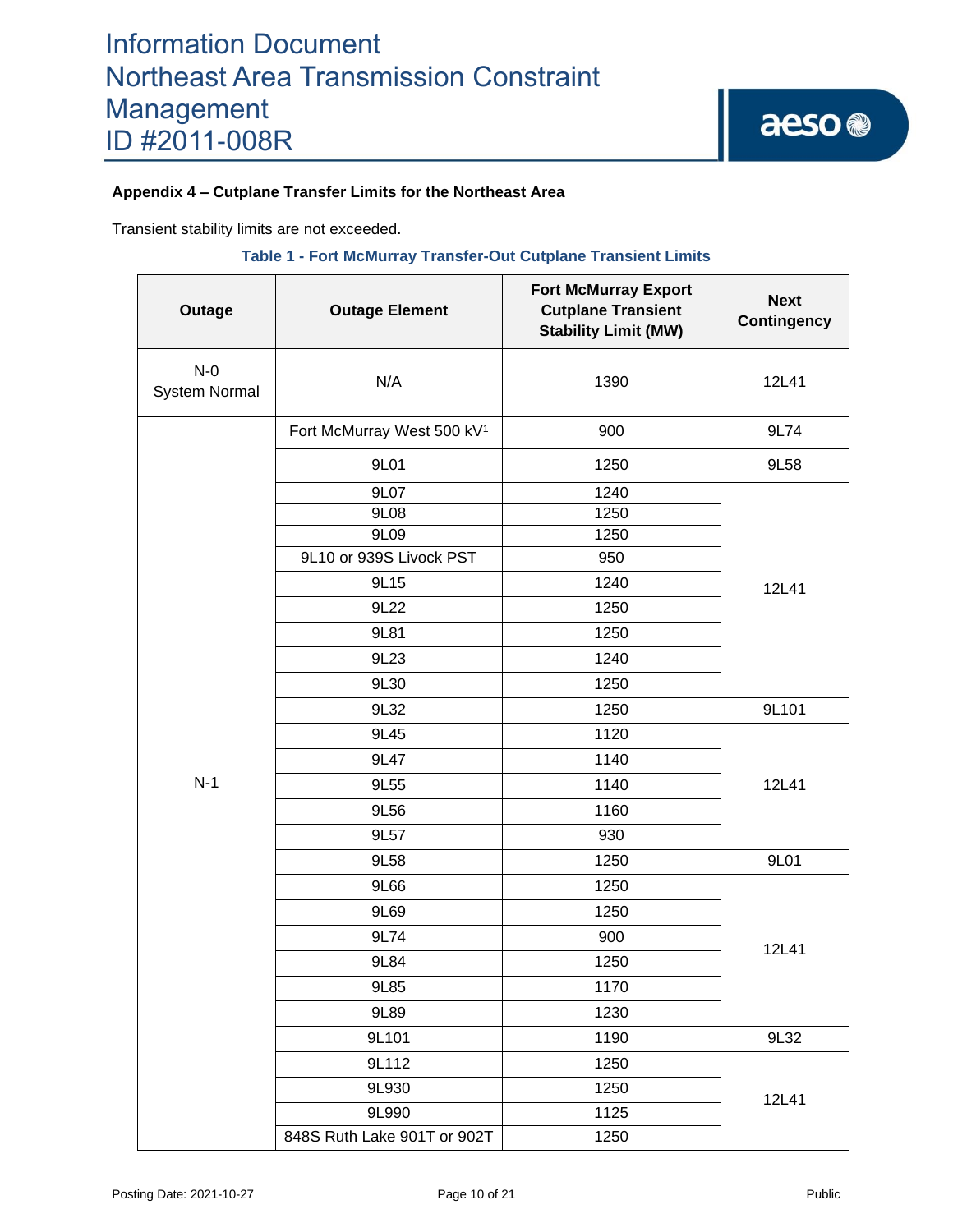# aeso<sup>®</sup>

| Outage | <b>Outage Element</b> | <b>Fort McMurray Export</b><br><b>Cutplane Transient</b><br><b>Stability Limit (MW)</b> | <b>Next</b><br><b>Contingency</b> |
|--------|-----------------------|-----------------------------------------------------------------------------------------|-----------------------------------|
|        | 885S McMillian 902T   | 1340                                                                                    |                                   |
|        | 951S Thickwood SVC    | 1250                                                                                    |                                   |
|        | 957L                  | 1250                                                                                    |                                   |
|        | 977S Salt Creek 901T  | 1250                                                                                    |                                   |
|        | 1090L                 | 1250                                                                                    |                                   |
|        | 1099L                 | 1250                                                                                    | 12L41                             |
|        | 1115L                 | 1250                                                                                    |                                   |
|        | 1116L                 | 1250                                                                                    |                                   |
|        | 1117L                 | 1250                                                                                    |                                   |
|        | 2011S Dawes 901T      | 1250                                                                                    |                                   |

Note<sup>1</sup>: Fort McMurray West 500 kV components include transmission line 12L41, transmission line 12L44, and transformer 951S Thickwood 1201T.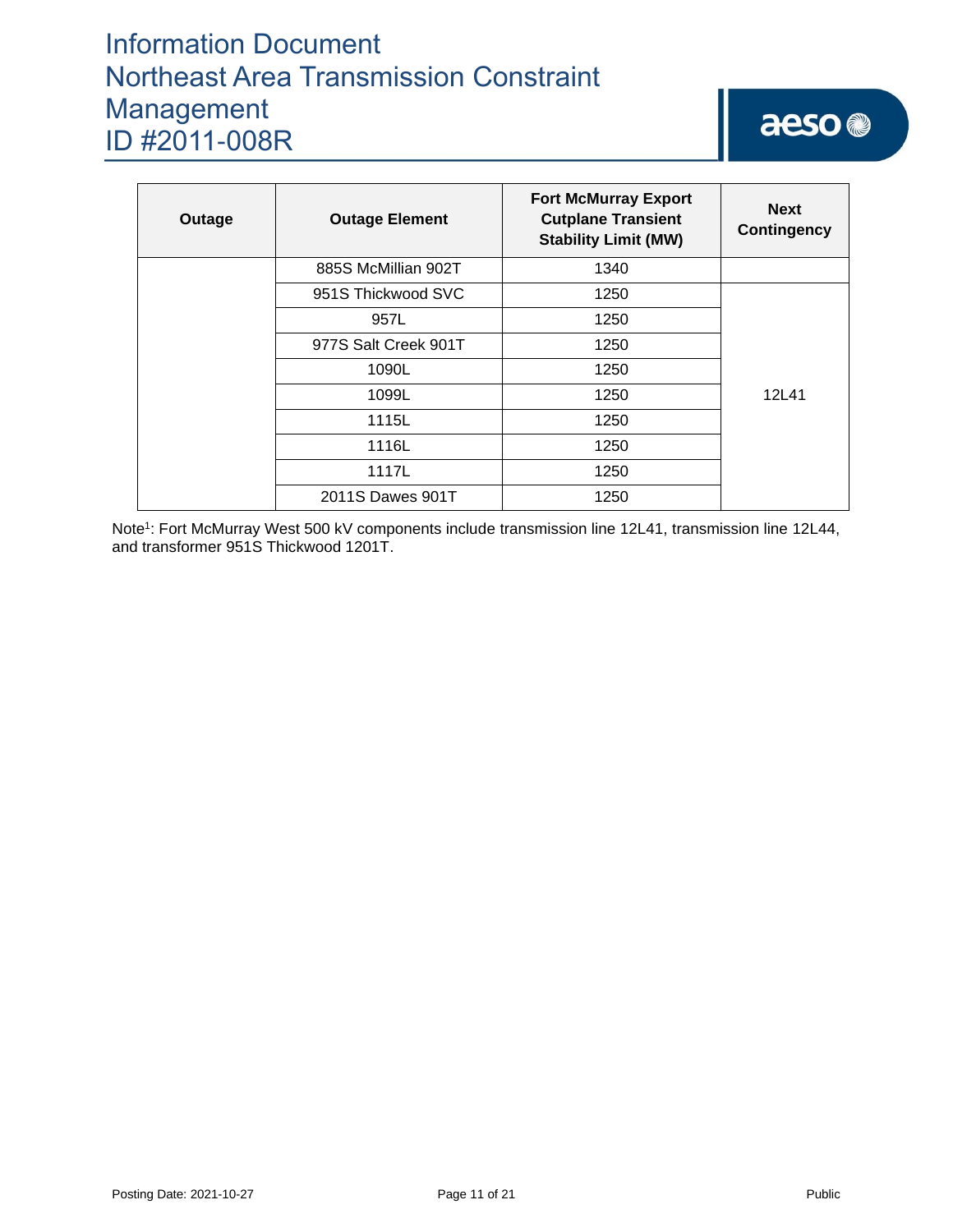If real-time tools allow a higher cutplane limit for the contingencies listed in the tables below, the AESO operates to the higher limit.

|                           | Table 2 - Fort McMurray Transfer- Out Cutplane Voltage Limits |                                                                                                                 |                                           |                                                |
|---------------------------|---------------------------------------------------------------|-----------------------------------------------------------------------------------------------------------------|-------------------------------------------|------------------------------------------------|
|                           | <b>Element</b>                                                | <b>Fort</b><br><b>McMurray</b><br><b>Export</b><br><b>Cutplane</b><br>Voltage<br><b>Stability</b><br>Limit (MW) | <b>Next</b><br><b>Contingency</b>         | Limiting<br><b>Violation</b>                   |
| $N-0$<br>System<br>Normal | N/A                                                           | 910                                                                                                             |                                           | Limited by Fort<br>McMurray area<br>generation |
|                           | Fort McMurray West 500<br>kV <sup>1</sup>                     | 550                                                                                                             | 9L74                                      | Fort McMurray<br>area voltage                  |
|                           | 9L01                                                          | 890                                                                                                             |                                           |                                                |
|                           | 9L07                                                          | 890                                                                                                             | N/A                                       | N/A                                            |
|                           | 9L08                                                          | 890                                                                                                             |                                           |                                                |
|                           | 9L09                                                          | 890                                                                                                             |                                           |                                                |
|                           | 9L10 or 939S Livock PST                                       | 600                                                                                                             | Fort McMurray<br>West 500 kV <sup>1</sup> | Fort McMurray<br>area voltage                  |
|                           | 9L15                                                          | 890                                                                                                             | N/A                                       | N/A                                            |
|                           | 9L22                                                          | 890                                                                                                             |                                           |                                                |
|                           | 9L81                                                          | 890                                                                                                             |                                           |                                                |
|                           | 9L23                                                          | 890                                                                                                             |                                           |                                                |
|                           | 9L30                                                          | 890                                                                                                             |                                           |                                                |
|                           | 9L32                                                          | 890                                                                                                             |                                           |                                                |
|                           | 9L45                                                          | 890                                                                                                             |                                           |                                                |
| $N-1$                     | 9L47                                                          | 890                                                                                                             |                                           |                                                |
|                           | 9L55                                                          | 890                                                                                                             |                                           |                                                |
|                           | 9L56                                                          | 890                                                                                                             |                                           |                                                |
|                           | 9L57                                                          | 590                                                                                                             | Fort McMurray<br>West 500 kV <sup>1</sup> | Fort McMurray<br>area voltage                  |
|                           | 9L58                                                          | 890                                                                                                             |                                           |                                                |
|                           | 9L66                                                          | 810                                                                                                             | N/A                                       | N/A                                            |
|                           | 9L69                                                          | 880                                                                                                             |                                           |                                                |
|                           | 9L74                                                          | 550                                                                                                             | Fort McMurray<br>West 500 kV <sup>1</sup> | Fort McMurray<br>area voltage                  |
|                           | 9L84                                                          | 890                                                                                                             |                                           |                                                |
|                           | 9L85                                                          | 880                                                                                                             |                                           |                                                |
|                           | 9L89                                                          | 880                                                                                                             | N/A                                       | N/A                                            |
|                           | 9L101                                                         | 890                                                                                                             |                                           |                                                |
|                           | 9L112                                                         | 890                                                                                                             | N/A                                       | N/A                                            |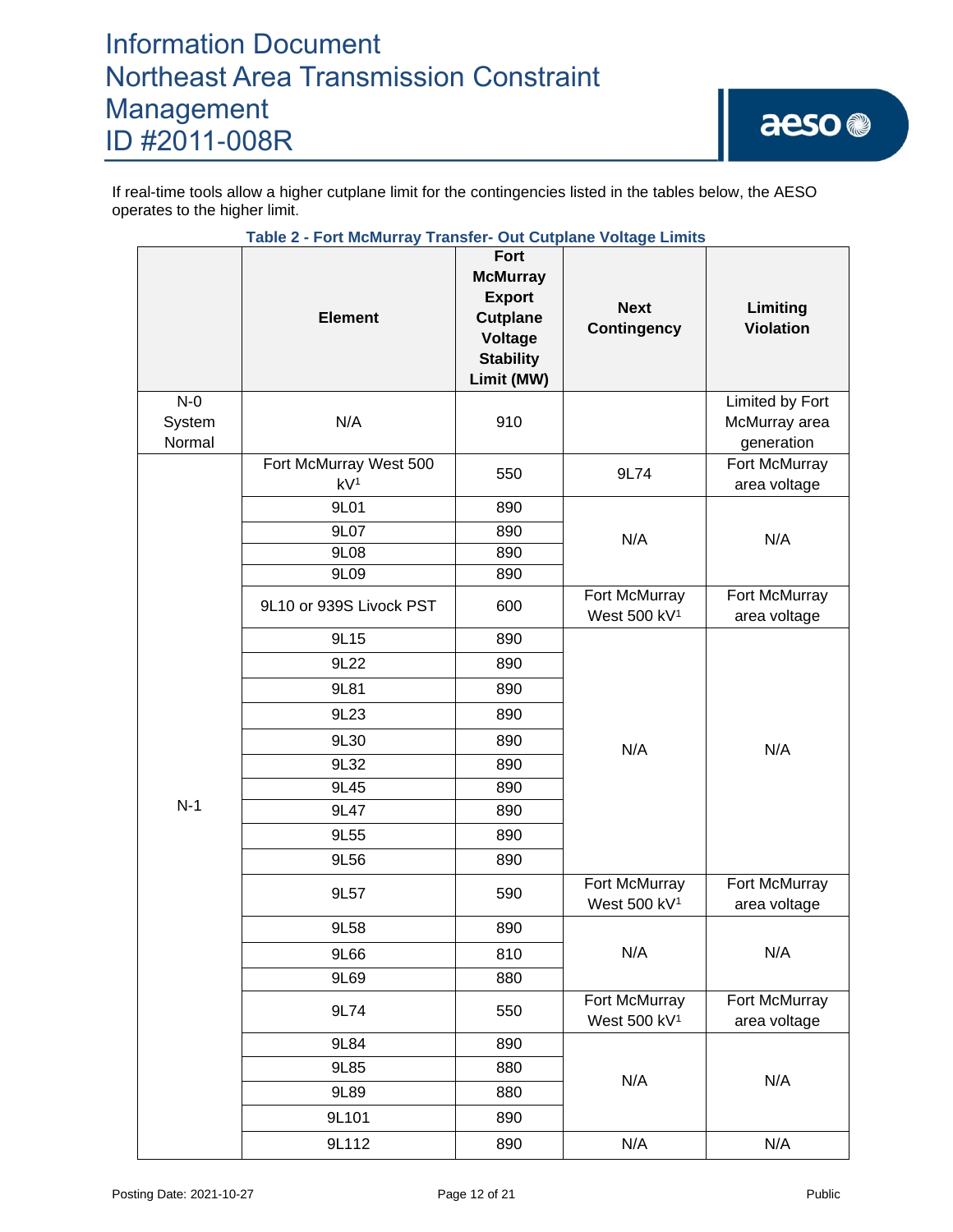# aeso

| <b>Element</b>                 | Fort<br><b>McMurray</b><br><b>Export</b><br><b>Cutplane</b><br>Voltage<br><b>Stability</b><br>Limit (MW) | <b>Next</b><br><b>Contingency</b> | Limiting<br><b>Violation</b> |
|--------------------------------|----------------------------------------------------------------------------------------------------------|-----------------------------------|------------------------------|
| 9L930                          | 890                                                                                                      |                                   |                              |
| 9L990                          | 890                                                                                                      |                                   |                              |
| 848S Ruth Lake 901T or<br>902T | 890                                                                                                      |                                   |                              |
| 885S McMillan 902T             | 890                                                                                                      |                                   |                              |
| 951S Thickwood SVC             | 890                                                                                                      |                                   |                              |
| 957L                           | 890                                                                                                      |                                   |                              |
| 977S Salt Creek 901T           | 890                                                                                                      |                                   |                              |
| 1090L                          | 890                                                                                                      |                                   |                              |
| 1099L                          | 890                                                                                                      |                                   |                              |
| 1115L                          | 890                                                                                                      |                                   |                              |
| 1116L                          | 890                                                                                                      |                                   |                              |
| 1117L                          | 890                                                                                                      |                                   |                              |
| 2011S Dawes 901T               | 890                                                                                                      |                                   |                              |

Note<sup>1</sup>: Fort McMurray West 500 kV components include transmission line 12L41, transmission line 12L44, and transformer 951S Thickwood 1201T.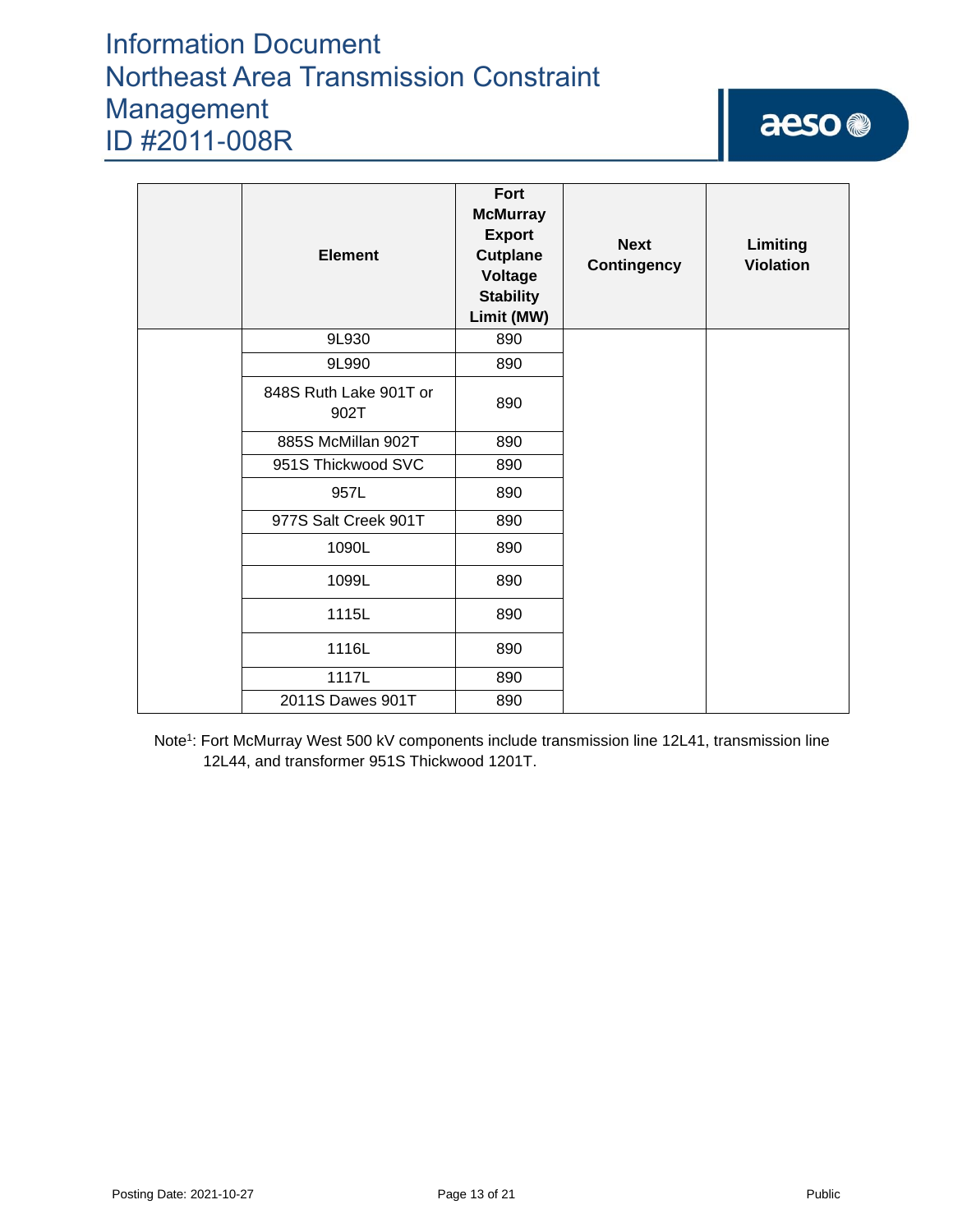If real-time tools allow a higher cutplane limit for the contingencies listed in the tables below, the AESO operates to the higher limit.

| Outage                    | <b>Element</b>                            | Fort<br><b>McMurray</b><br><b>Export</b><br><b>Cutplane</b><br><b>Thermal</b><br>Limit<br>(MW) | <b>Next Contingency</b>                   | Limiting<br><b>Violation</b>                   |  |
|---------------------------|-------------------------------------------|------------------------------------------------------------------------------------------------|-------------------------------------------|------------------------------------------------|--|
| $N-0$<br>System<br>Normal | None                                      | 910                                                                                            | None                                      | Limited by Fort<br>McMurray area<br>generation |  |
|                           | Fort McMurray West 500<br>kV <sup>1</sup> | 630                                                                                            | 9L74                                      | 1034S Margie<br>(voltage)                      |  |
|                           | 9L01                                      | 670                                                                                            | 9L23                                      | 9L58 (thermal)                                 |  |
|                           | 9L07                                      | 600                                                                                            | 9L45                                      | Thermal violation<br>on 7L36                   |  |
|                           | 9L08                                      | 910                                                                                            | N/A                                       | N/A                                            |  |
|                           | 9L09                                      | 910                                                                                            | N/A                                       | N/A                                            |  |
|                           | 9L10 or 939S Livock PST                   | 710                                                                                            | Fort McMurray West<br>500 kV <sup>1</sup> | 788L (thermal)                                 |  |
|                           | 9L15                                      | 900                                                                                            | 9L57                                      | 950s Garmin<br>(voltage)                       |  |
|                           | 9L22                                      | 550                                                                                            | 9L81                                      | 788L (thermal)                                 |  |
|                           | 9L81                                      | 550                                                                                            | 9L22                                      | 788L (thermal)                                 |  |
|                           | 9L23                                      | 670                                                                                            | 9L01                                      | 9L58 (thermal)                                 |  |
|                           | 9L30                                      | 910                                                                                            | N/A                                       | N/A                                            |  |
| $N-1$                     | 9L32                                      | 910                                                                                            | N/A                                       | N/A                                            |  |
|                           | 9L45                                      | 600                                                                                            | 9L07                                      | 7L36 (thermal)                                 |  |
|                           | 9L47                                      | 790                                                                                            | Fort McMurray West<br>500 kV <sup>1</sup> | 9L74 (thermal)                                 |  |
|                           | 9L55                                      | 790                                                                                            | Fort McMurray West<br>500 kV <sup>1</sup> | 9L74 (thermal)                                 |  |
|                           | 9L56                                      | 910                                                                                            | N/A                                       | N/A                                            |  |
|                           | 9L57                                      | 680                                                                                            | Fort McMurray West<br>500 kV <sup>1</sup> | 788L (thermal)                                 |  |
|                           | 9L58                                      | 800                                                                                            | 9L01                                      | 7L36 (thermal)                                 |  |
|                           | 9L66                                      | 830                                                                                            | N/A                                       | N/A                                            |  |
|                           | 9L69                                      | 910                                                                                            | N/A                                       | N/A                                            |  |
|                           | 9L74                                      | 630                                                                                            | Fort McMurray West<br>500 kV <sup>1</sup> | 1034S Margie<br>(voltage)                      |  |
|                           | 9L84                                      | 910                                                                                            | N/A                                       | N/A                                            |  |
|                           | 9L85                                      | 600                                                                                            | 9L07                                      | 7L36 (thermal)                                 |  |

## **Table 3 - Fort McMurray Transfer-Out Cutplane Thermal Limits**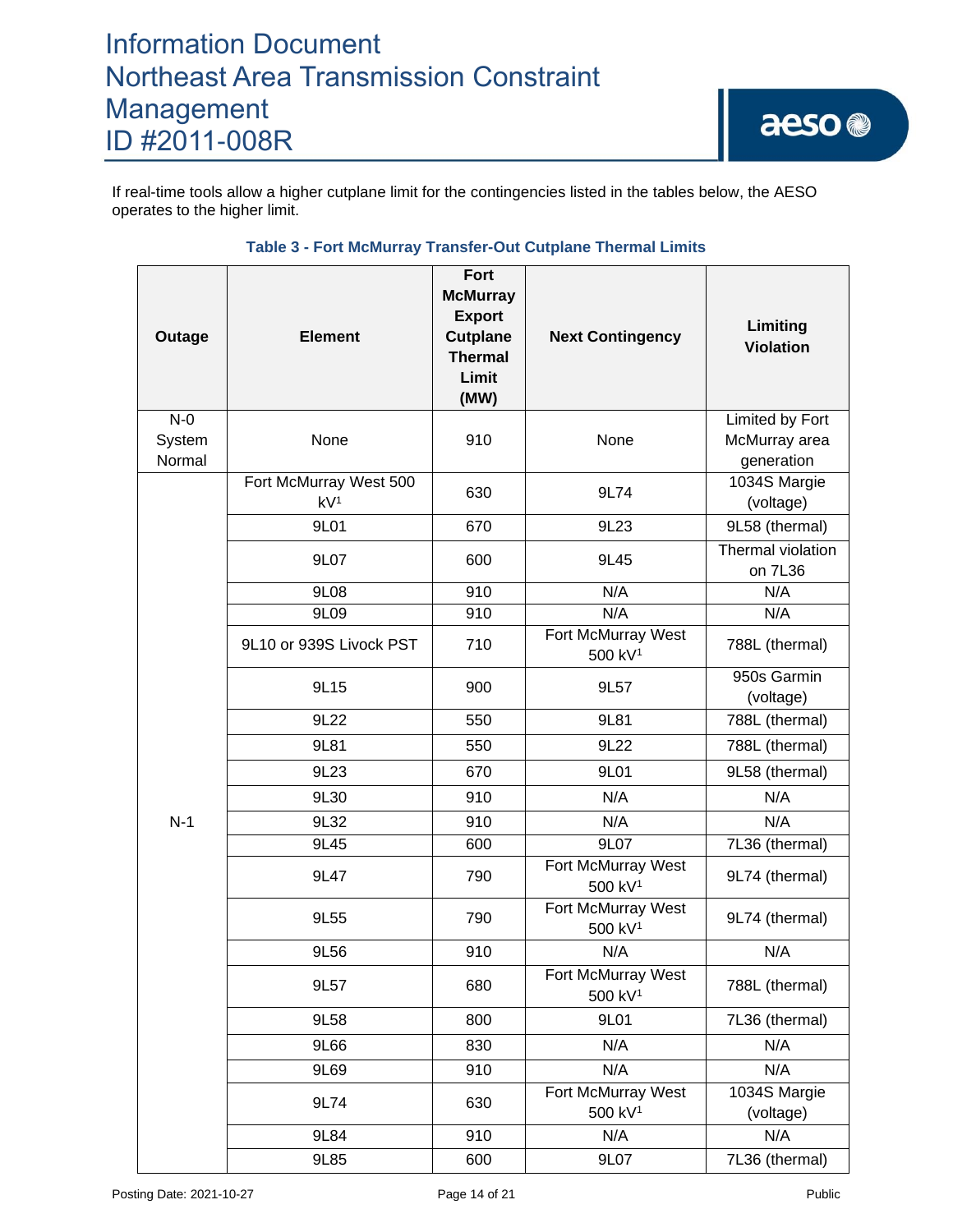# aeso<sup>®</sup>

| Outage | <b>Element</b>                 | Fort<br><b>McMurray</b><br><b>Export</b><br><b>Cutplane</b><br><b>Thermal</b><br>Limit<br>(MW) | <b>Next Contingency</b>                   | Limiting<br><b>Violation</b>     |
|--------|--------------------------------|------------------------------------------------------------------------------------------------|-------------------------------------------|----------------------------------|
|        | 9L89                           | 810                                                                                            | Fort McMurray West<br>500 kV <sup>1</sup> | 9L74 (thermal)                   |
|        | 9L101                          | 730                                                                                            | 9L <sub>23</sub>                          | 848S Ruth Lake<br>704T (thermal) |
|        | 9L112                          | 910                                                                                            | N/A                                       | N/A                              |
|        | 9L930                          | 870                                                                                            | Fort McMurray West<br>500 kV <sup>1</sup> | 9L74 (thermal)                   |
|        | 9L990                          | 610                                                                                            | 9L07                                      | 7L36 (thermal)                   |
|        | 848S Ruth Lake 901T or<br>902T | 910                                                                                            | N/A                                       | N/A                              |
|        | 885S McMillan 902T             | 910                                                                                            | N/A                                       | N/A                              |
|        | 951S Thickwood SVC             | 910                                                                                            | Fort McMurray West<br>500 kV              | 9L74 (thermal)                   |
|        | 957L                           | 910                                                                                            |                                           |                                  |
|        | 977S Salt Creek 901T           | 910                                                                                            | N/A                                       | N/A                              |
|        | 1090L                          | 910                                                                                            |                                           |                                  |
|        | 1099L                          | 910                                                                                            |                                           |                                  |
|        | 1115L                          | 890                                                                                            | Fort McMurray West<br>500 kV <sup>1</sup> | 9L74 (thermal)                   |
|        | 1116L                          | 890                                                                                            | Fort McMurray West<br>500 kV <sup>1</sup> | 9L74 (thermal)                   |
|        | 1117L                          | 900                                                                                            | Fort McMurray West<br>500 kV <sup>1</sup> | 9L74 (thermal)                   |
|        | 2011S Dawes 901T               | 910                                                                                            | N/A                                       | N/A                              |

Note<sup>1</sup>: Fort McMurray West 500 kV components include transmission line 12L41, transmission line 12L44, and transformer 951S Thickwood 1201T.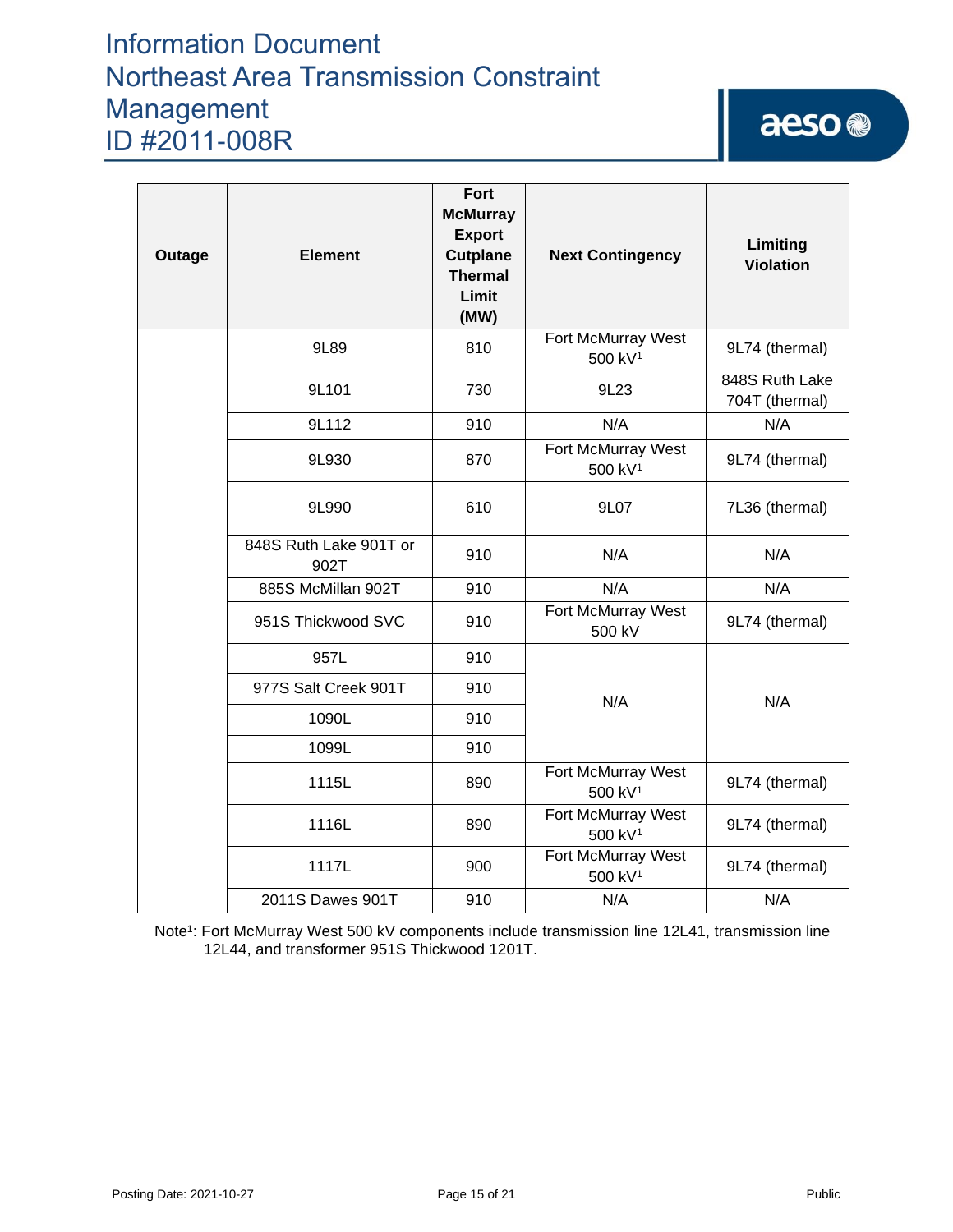If real-time tools allow a higher cutplane limit for the contingencies listed in the tables below, the AESO operates to the higher limit.

|                        | <b>Outage Element</b>                  | <b>Fort McMurray</b><br><b>Inflow Cutplane</b><br><b>Transient Stability</b><br>Limit (MW) | <b>Next Contingency</b>          |  |
|------------------------|----------------------------------------|--------------------------------------------------------------------------------------------|----------------------------------|--|
| $N-0$<br>System Normal | N/A                                    | 1240                                                                                       | Fort McMurray area<br>generation |  |
|                        | Fort McMurray West 500 kV <sup>1</sup> | 830                                                                                        | 9L10                             |  |
|                        | 9L01                                   | 1240                                                                                       |                                  |  |
|                        | 9L07                                   | 1220                                                                                       |                                  |  |
|                        | 9L08                                   | 1240                                                                                       |                                  |  |
|                        | 9L09                                   | 1240                                                                                       |                                  |  |
|                        | 9L10 or 939S Livock PST                | 830                                                                                        |                                  |  |
|                        | 9L15                                   | 1190                                                                                       |                                  |  |
|                        | 9L22                                   | 1190                                                                                       |                                  |  |
|                        | 9L81                                   | 1190                                                                                       |                                  |  |
|                        | 9L23                                   | 1240                                                                                       |                                  |  |
|                        | 9L30                                   | 1240                                                                                       |                                  |  |
|                        | 9L32                                   | 1230                                                                                       |                                  |  |
|                        | 9L45                                   | 1000                                                                                       |                                  |  |
|                        | 9L47                                   | 1130                                                                                       |                                  |  |
|                        | 9L55                                   | 1100                                                                                       |                                  |  |
| $N-1$                  | 9L56                                   | 1090                                                                                       | 12L44                            |  |
|                        | 9L57                                   | 850                                                                                        |                                  |  |
|                        | 9L58                                   | 1230                                                                                       |                                  |  |
|                        | 9L66                                   | 1230                                                                                       |                                  |  |
|                        | 9L69                                   | 1230                                                                                       |                                  |  |
|                        | 9L74                                   | 880                                                                                        |                                  |  |
|                        | 9L84                                   | 1230                                                                                       |                                  |  |
|                        | 9L85                                   | 1060                                                                                       |                                  |  |
|                        | 9L89                                   | 1170                                                                                       |                                  |  |
|                        | 9L101                                  | 1240                                                                                       |                                  |  |
|                        | 9L112                                  | 1240                                                                                       |                                  |  |
|                        | 9L930                                  | 1180                                                                                       |                                  |  |
|                        | 9L990                                  | 1000                                                                                       |                                  |  |
|                        | 848S Ruth Lake 901T or 902T            | 1220                                                                                       |                                  |  |
|                        | 885S McMillan 902T                     | 1230                                                                                       |                                  |  |
|                        | 951S Thickwood SVC                     | 1230                                                                                       |                                  |  |

### **Table 4 - Fort McMurray Transfer-In Cutplane Transient Limits**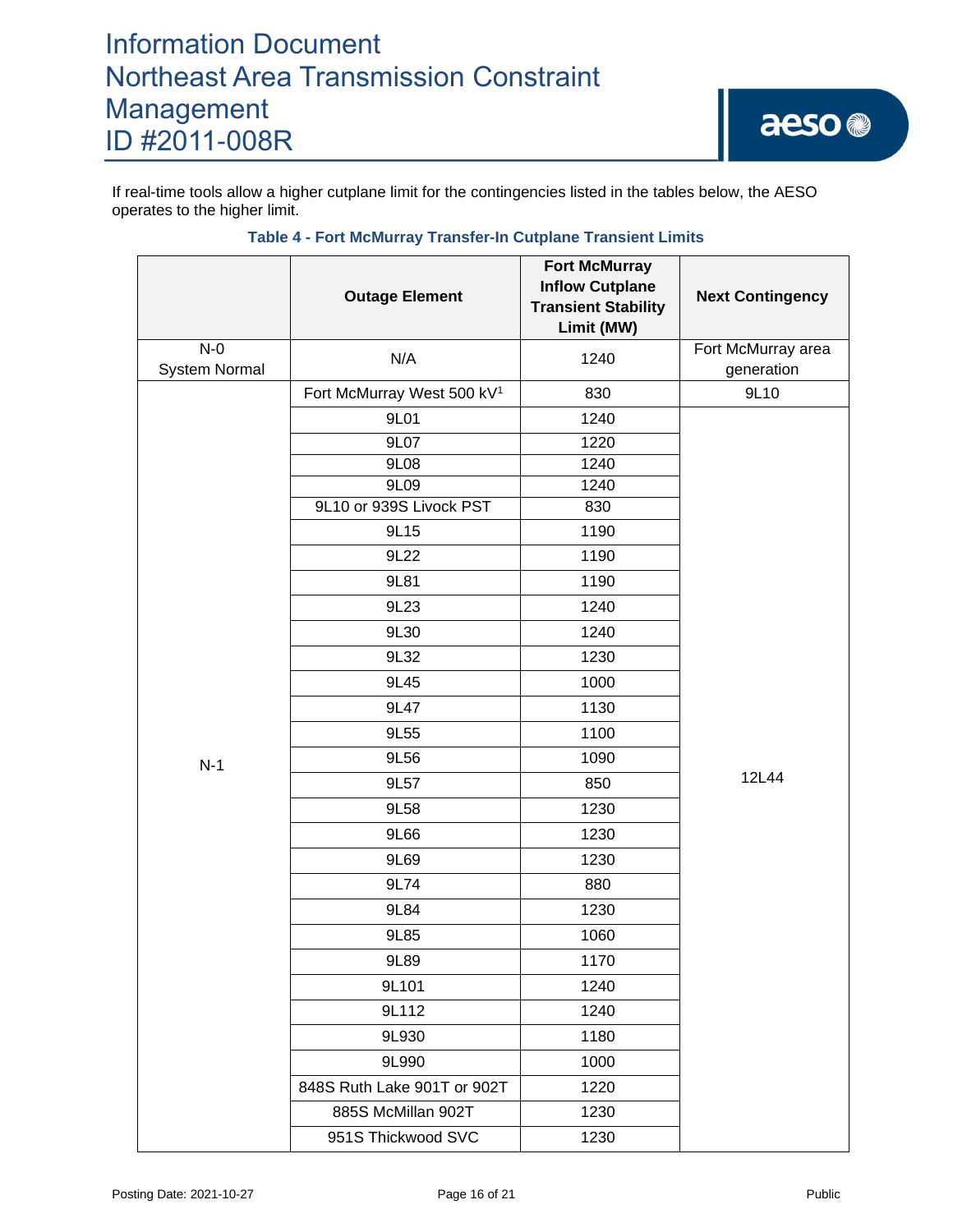| <b>Outage Element</b> | <b>Fort McMurray</b><br><b>Inflow Cutplane</b><br><b>Transient Stability</b><br>Limit (MW) | <b>Next Contingency</b> |
|-----------------------|--------------------------------------------------------------------------------------------|-------------------------|
| 957L                  | 1230                                                                                       |                         |
| 977S Salt Creek 901T  | 1230                                                                                       |                         |
| 1090L                 | 1230                                                                                       |                         |
| 1099L                 | 1220                                                                                       |                         |
| 1115L                 | 1200                                                                                       |                         |
| 1116L                 | 1200                                                                                       |                         |
| 1117L                 | 1180                                                                                       |                         |
| 2011S Dawes 901T      | 1230                                                                                       |                         |

Note<sup>1</sup>: Fort McMurray West 500 kV components include transmission line 12L41, transmission line 12L44, and transformer 951S Thickwood 1201T.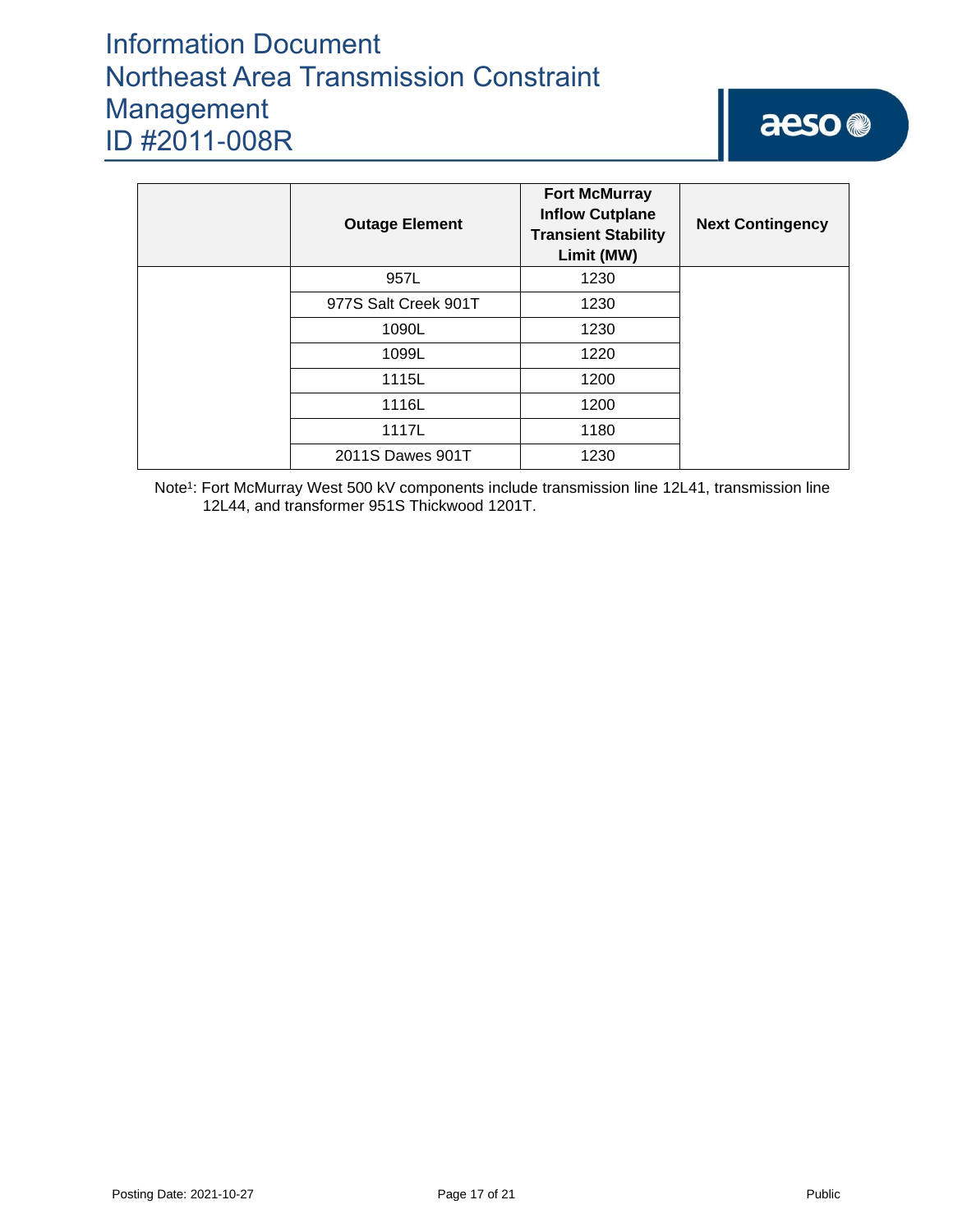If real-time tools allow a higher cutplane limit for the contingencies listed in the tables below, the AESO operates to the higher limit.

| Outage           | <b>Element</b>                            | <b>Fort McMurray</b><br><b>Import Cutplane</b><br><b>Voltage Stability</b><br>Limit (MW) | <b>Next</b><br><b>Contingency</b>            | Limiting<br><b>Violation</b>  |
|------------------|-------------------------------------------|------------------------------------------------------------------------------------------|----------------------------------------------|-------------------------------|
| $N-0$            |                                           |                                                                                          | Fort                                         |                               |
| System<br>Normal | N/A                                       | 900                                                                                      | McMurray<br>West 500 kV <sup>1</sup>         |                               |
|                  | Fort McMurray West 500<br>kV <sup>1</sup> | 550                                                                                      | 9L10 or 939S<br><b>PST</b>                   |                               |
|                  | 9L01                                      | 780                                                                                      | 9L101                                        |                               |
|                  | 9L07                                      | 770                                                                                      | Fort<br>McMurray<br>West 500 kV <sup>1</sup> |                               |
|                  | 9L08                                      | 630                                                                                      | 9L09                                         |                               |
|                  | 9L09                                      | 630                                                                                      | 9L08                                         |                               |
|                  | 939S Livock PST or<br>9L10                | 550                                                                                      | Fort<br>McMurray<br>West 500 kV <sup>1</sup> |                               |
|                  | 9L15                                      | 730                                                                                      | Fort<br>McMurray<br>West 500 kV <sup>1</sup> |                               |
|                  | 9L81                                      | 770                                                                                      | 957L                                         |                               |
|                  | 9L22                                      | 770                                                                                      | 957L                                         | Fort McMurray<br>area voltage |
| $N-1$            | 9L23                                      | 750                                                                                      | 9L32                                         |                               |
|                  | 9L30                                      | 750                                                                                      | 9L101                                        |                               |
|                  | 9L32                                      | 750                                                                                      | 9L101                                        |                               |
|                  | 9L45                                      | 500                                                                                      | 9L101                                        |                               |
|                  | 9L47                                      | 600                                                                                      | 9L101                                        |                               |
|                  | 9L55                                      | 620                                                                                      | Fort<br>McMurray<br>West 500 kV <sup>1</sup> |                               |
|                  | 9L56                                      | 630                                                                                      | Fort<br>McMurray<br>West 500 kV <sup>1</sup> |                               |
|                  | 9L57                                      | 600                                                                                      | Fort<br>McMurray<br>West 500 kV <sup>1</sup> |                               |
|                  | 770<br>9L58                               |                                                                                          | 9L101                                        |                               |
|                  | 9L66                                      | 770                                                                                      | 9L101                                        |                               |

## **Table 5 - Fort McMurray Transfer-In Cutplane Voltage Limits**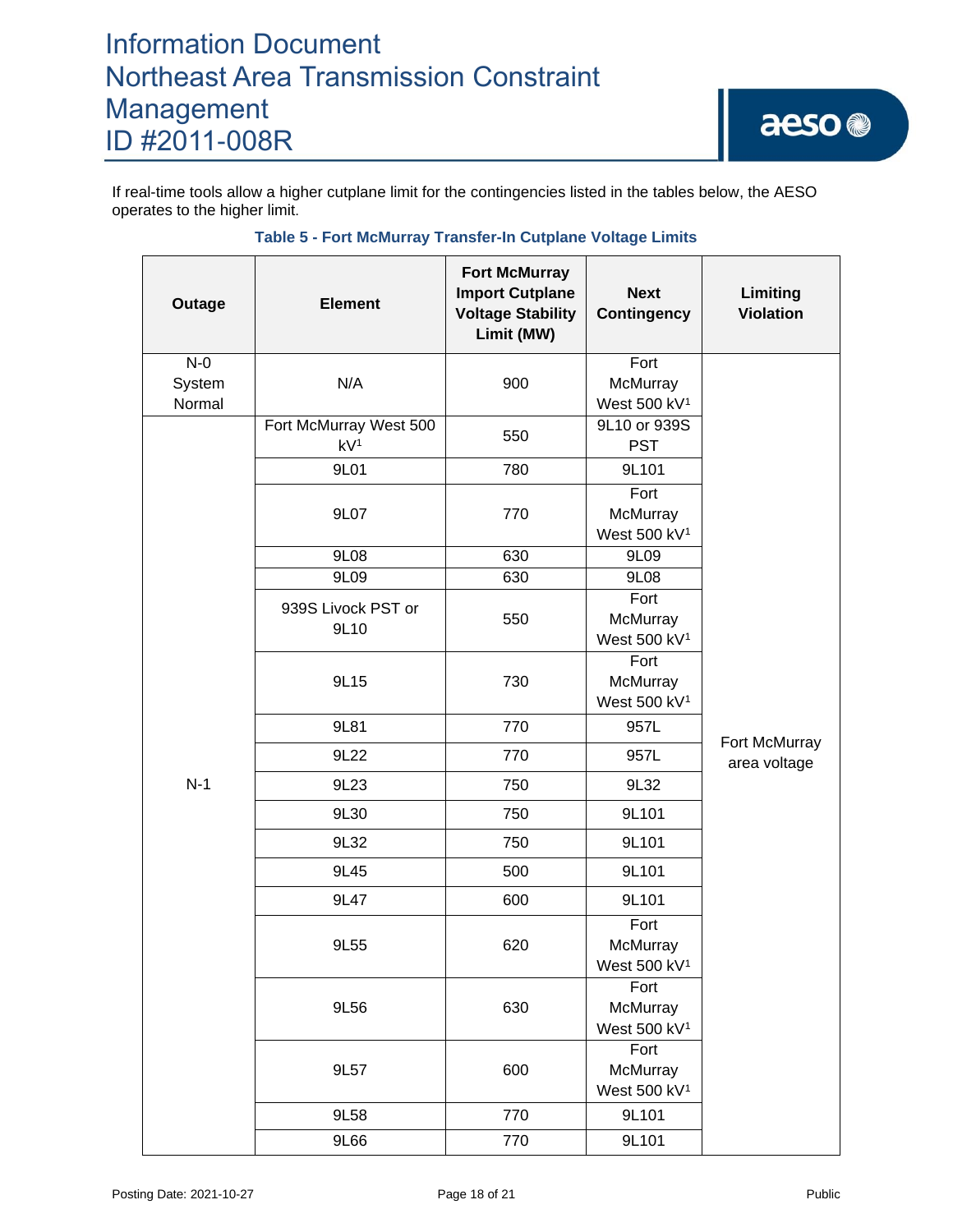# aeso<sup>®</sup>

| Outage | <b>Element</b>                 | <b>Fort McMurray</b><br><b>Import Cutplane</b><br><b>Voltage Stability</b><br>Limit (MW) | <b>Next</b><br><b>Contingency</b>            | Limiting<br><b>Violation</b> |
|--------|--------------------------------|------------------------------------------------------------------------------------------|----------------------------------------------|------------------------------|
|        | 9L69                           | 710                                                                                      | 957L                                         |                              |
|        | 9L74                           | 650                                                                                      | Fort<br>McMurray<br>West 500 kV <sup>1</sup> |                              |
|        | 9L84                           | 710                                                                                      | 957L                                         |                              |
|        | 9L85                           | 620                                                                                      | 9L101                                        |                              |
|        | 9L89                           | 710                                                                                      | 9L101                                        |                              |
|        | 9L101                          | 610                                                                                      | 9L45                                         |                              |
|        | 9L112                          | 750                                                                                      | 9L101                                        |                              |
|        | 9L930                          | 750                                                                                      | 9L101                                        |                              |
|        | 9L990                          | 650                                                                                      | 9L101                                        |                              |
|        | 848S Ruth Lake 901T or<br>902T | 790                                                                                      | Fort<br>McMurray<br>West 500 kV <sup>1</sup> |                              |
|        | 885S McMillan 902T             | 790                                                                                      | 9L101                                        |                              |
|        | 951S Thickwood SVC             | 760                                                                                      | Fort<br>McMurray<br>West 500 kV <sup>1</sup> |                              |
|        | 957L                           | 810                                                                                      | 9L101                                        |                              |
|        | 977S Salt Creek 901T           | 690                                                                                      | 2011S Dawes<br>901T                          |                              |
|        | 1090L                          | 810                                                                                      |                                              |                              |
|        | 1099L                          | 780                                                                                      |                                              |                              |
|        | 1115L                          | 750                                                                                      | 9L101                                        |                              |
|        | 1116L                          | 760                                                                                      |                                              |                              |
|        | 1117L                          | 750                                                                                      |                                              |                              |
|        | 2011S Dawes 901T               | 690                                                                                      | 7L135                                        |                              |

Note<sup>1</sup>: Fort McMurray West 500 kV components include transmission line 12L41, transmission line 12L44, and transformer 951S Thickwood 1201T.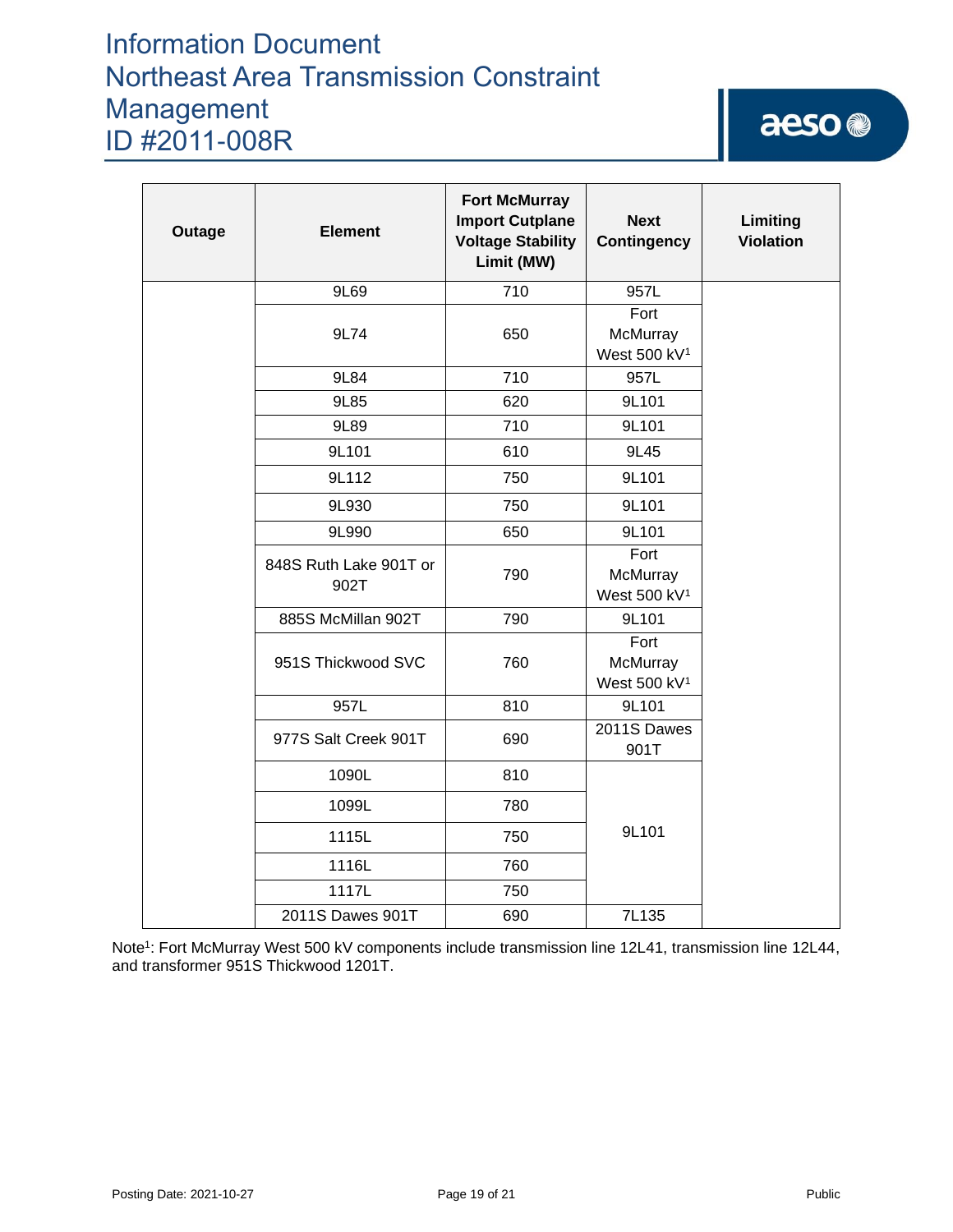If real-time tools allow a higher cutplane limit for the contingencies listed in the tables below, the AESO operates to the higher limit.

|                      | Table 6 - Fort McMurray Transfer-in Cutplane Thermal Limits |                                                                                             |                                           |                                                     |
|----------------------|-------------------------------------------------------------|---------------------------------------------------------------------------------------------|-------------------------------------------|-----------------------------------------------------|
|                      | <b>Element</b>                                              | Fort<br><b>McMurray</b><br><b>Inflow</b><br><b>Cutplane</b><br><b>Thermal</b><br>Limit (MW) | <b>Next</b><br><b>Contingency</b>         | <b>Limiting Violation</b>                           |
| System<br>Normal N-0 | N/A                                                         | 900                                                                                         | Fort McMurray<br>West 500 kV <sup>1</sup> | 950S Garmin<br>(voltage)                            |
|                      | Fort McMurray West 500<br>kV <sup>1</sup>                   | 490                                                                                         | 9L10 or<br>939S Livock<br><b>PST</b>      | 223L<br>(150S Clyde - 159S<br>Colinton) (thermal)   |
|                      | 9L01                                                        | 780                                                                                         | 9L101                                     | 9900S Kearl (voltage)                               |
|                      | 9L07                                                        | 800                                                                                         | Fort McMurray<br>West 500 kV <sup>1</sup> | 950S Garmin<br>(voltage)                            |
|                      | 9L08                                                        | 680                                                                                         | 9L09                                      | 9900S Kearl (voltage)                               |
|                      | 9L09                                                        | 680                                                                                         | 9L08                                      | 9900S Kearl (voltage)                               |
| $N-1$                | 939S Livock PST or<br>9L10                                  | 490                                                                                         | Fort McMurray<br>West 500 kV <sup>1</sup> | 223L (150S Clyde<br>and 159S Colinton)<br>(thermal) |
|                      | 9L15                                                        | 730                                                                                         |                                           | 950S Garmin<br>(voltage)                            |
|                      | 9L22                                                        | 820                                                                                         |                                           |                                                     |
|                      | 9L81                                                        | 820                                                                                         |                                           |                                                     |
|                      | 9L23                                                        | 870                                                                                         |                                           |                                                     |
|                      | 9L30                                                        | 870                                                                                         |                                           |                                                     |
|                      | 9L32                                                        | 890                                                                                         |                                           |                                                     |
|                      | 9L45                                                        | 570                                                                                         |                                           |                                                     |
|                      | 9L47                                                        | 730                                                                                         |                                           |                                                     |
|                      | 9L55                                                        | 740                                                                                         |                                           |                                                     |
|                      | 9L56                                                        | 780                                                                                         |                                           |                                                     |
|                      | 9L57                                                        | 540                                                                                         |                                           | 223L (150S<br>Clyde/A159S<br>Colinton) (thermal)    |
|                      | 9L58                                                        | 800                                                                                         |                                           | 1034S Margie<br>(voltage)                           |
|                      | 9L66                                                        | 850                                                                                         |                                           | 950S Garmin                                         |
|                      | 9L69                                                        | 870                                                                                         |                                           | (voltage)                                           |
|                      | 9L74                                                        | 600                                                                                         |                                           | 223L (Clyde<br>150S/Colinton 159S)<br>(thermal)     |
|                      | 9L84                                                        | 860                                                                                         |                                           | 950S Garmin                                         |
|                      | 9L85                                                        | 670                                                                                         |                                           | (voltage)                                           |

# **Table 6 - Fort McMurray Transfer-In Cutplane Thermal Limits**